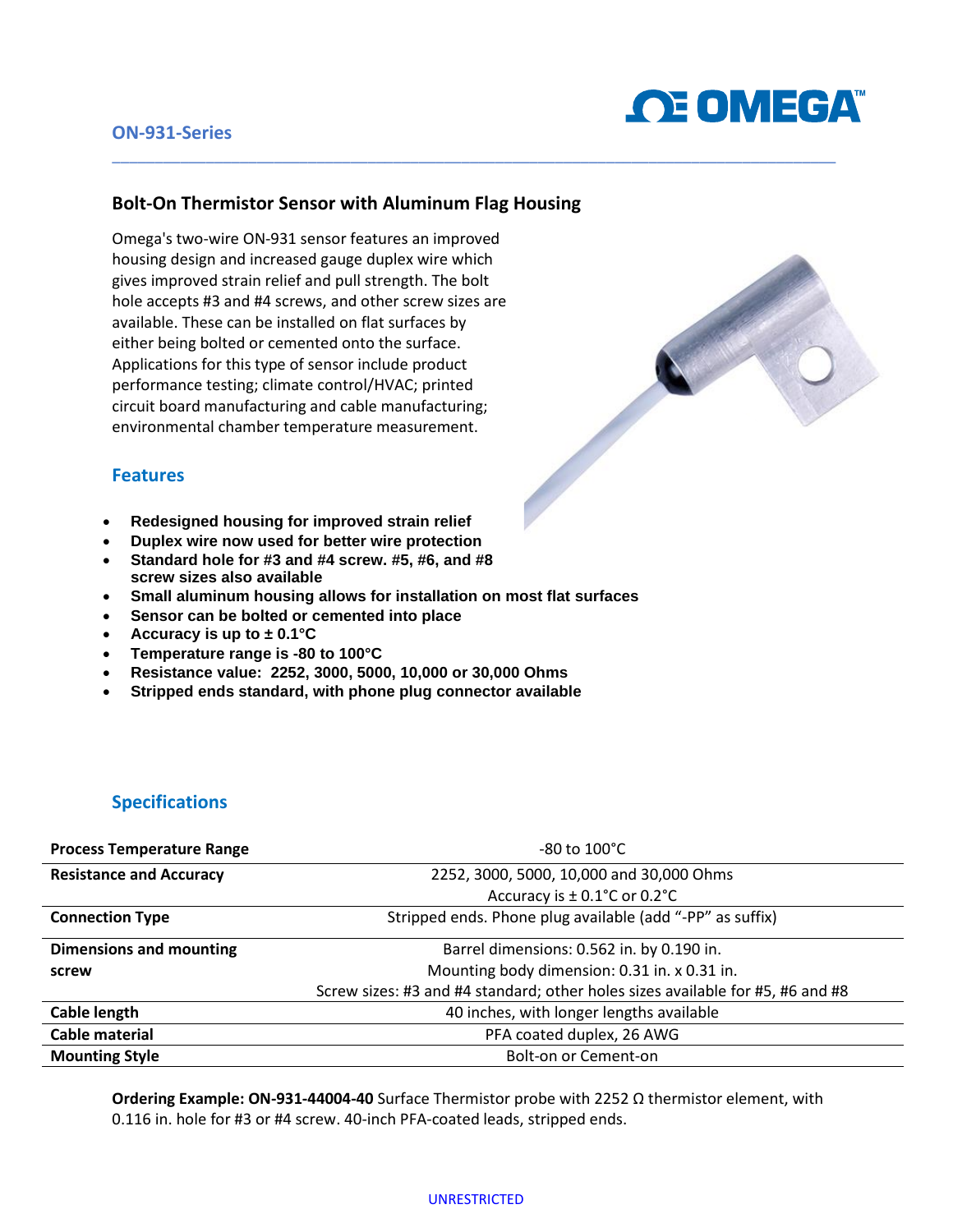### **ON-931-Series**



| <b>ON-931 Available Resistances</b> |                                                  |                         |  |
|-------------------------------------|--------------------------------------------------|-------------------------|--|
| <b>Resistance Suffix</b>            | Range and Accuracy                               | <b>Resistance Value</b> |  |
| $-44004$                            | $-80$ to $100^{\circ}$ C, $\pm$ 0.2 $^{\circ}$ C | $2252 \Omega$           |  |
| $-44005$                            | -80 to $100^{\circ}$ C, $\pm$ 0.2 $^{\circ}$ C   | $3000 \Omega$           |  |
| $-44006$                            | -80 to $100^{\circ}$ C, $\pm$ 0.2 $^{\circ}$ C   | 5000 $\Omega$           |  |
| $-44007$                            | -80 to $100^{\circ}$ C, $\pm$ 0.2 $^{\circ}$ C   | $10,000 \Omega$         |  |
| $-44008$                            | -80 to $100^{\circ}$ C, $\pm$ 0.2 $^{\circ}$ C   | 30,000 Ω                |  |
| $-44033$                            | -80 to 75 $^{\circ}$ C, ± 0.1 $^{\circ}$ C       | $2252 \Omega$           |  |
| $-44030$                            | -80 to 75 $^{\circ}$ C, ± 0.1 $^{\circ}$ C       | $3000 \Omega$           |  |
| $-44034$                            | $-80$ to 75 $°C$ , $\pm$ 0.1 $°C$                | 5000 $\Omega$           |  |
| $-44031$                            | -80 to $75^{\circ}$ C, $\pm$ 0.1 $^{\circ}$ C    | $10,000 \Omega$         |  |
| $-44032$                            | -80 to $75^{\circ}$ C, $\pm$ 0.1 $^{\circ}$ C    | 30,000 Ω                |  |

\_\_\_\_\_\_\_\_\_\_\_\_\_\_\_\_\_\_\_\_\_\_\_\_\_\_\_\_\_\_\_\_\_\_\_\_\_\_\_\_\_\_\_\_\_\_\_\_\_\_\_\_\_\_\_\_\_\_\_\_\_\_\_\_\_\_\_\_\_\_\_\_\_\_\_\_\_\_\_\_\_\_\_\_\_

| <b>ON-931 Screw size Designation</b> |                       |                   |  |
|--------------------------------------|-----------------------|-------------------|--|
| <b>Screw Size Suffix</b>             | <b>Hole Dimension</b> | <b>Screw size</b> |  |
| <b>None</b>                          | $0.116$ in.           | #3 and #4         |  |
| $-H147$                              | $0.147$ in.           | #5 and #6         |  |
| $-H170$                              | $0.170$ in.           | #8                |  |

**Ordering Example: ON-931-12-44033-40-H147:** Surface Thermistor probe with 2252-ohm high accuracy thermistor element, with 0.147 in. hole for #5 and #6 screw, 40 in. leads and stripped ends